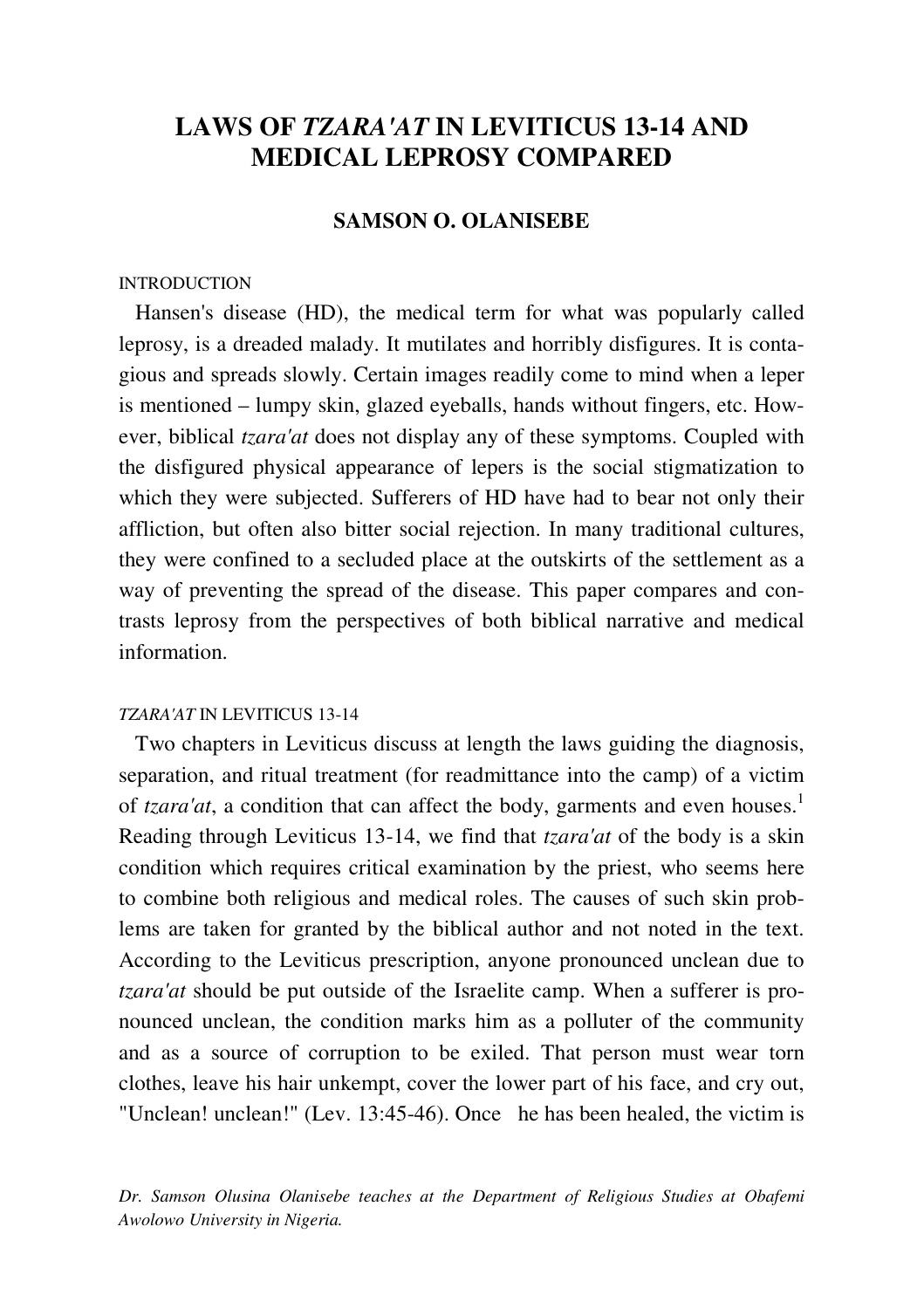expected to perform the ritual of cleansing with the materials listed in Leviticus 14:4-8, and is then reintegrated into the camp and community.

 It is interesting to note that many of the cultures in which leprosy has been recorded utilized this system of isolating the diseased person, being greatly influenced by the biblical injunctions. The biblical rules of *tzara'at* have lent credence to the ostracism and stigmatization attached to leprosy, especially as outlined in Leviticus  $13:45-46$ .<sup>2</sup> Their isolation has been known to have adverse social and psychological effects on the lepers. A biblical influence can also be seen in the role of the priest. In medieval times it was the priest who prohibited the leper from entering the "camp", from going to a fair, mill, tavern, or any other place where people gathered, and from entering narrow streets, lest he encounter someone who could not safely walk past him. The priest also issued the leper with a clapper to signify that he was forbidden to talk to people, unless this was necessary.<sup>3</sup>

### *TZARA'AT* AND LEPROSY

 Serious research into Hansen's disease began in the late nineteenth century as a result of the large-scale leprosy epidemic in Europe, particularly Norway, when about 3,000 cases were reported. This propelled the medical world into scientific investigation. In 1873, Dr. Gerhard Armauer Hansen was the first to identify the causative agent of leprosy, *Mycobacterium leprae* (M. leprae), when he discovered multiple rod-shaped bacilli while examining a patient's nasal biopsy specimen under a microscope.<sup>4</sup> The modern era of leprosy treatment started in the 1940s. Ultimately, the use of antibiotics, along with surgical techniques and rehabilitation programs, has allowed many people suffering from this terrible disease to live more normal and productive lives.<sup>5</sup>

 HD is primarily a disease of the skin and peripheral nerves. It is of two kinds, tuberculoid and lepromatous. Twenty percent of leprosy victims develop the lepromatous form, which is characterized by skin lesions that appear over most of the body. The skin of the forehead and face thickens, with the natural lines becoming exaggerated, and loss of facial hair can occur. In the tuberculoid form, single skin lesions and loss of feeling in the affected area are the usual early symptoms. Nerve involvement can also result in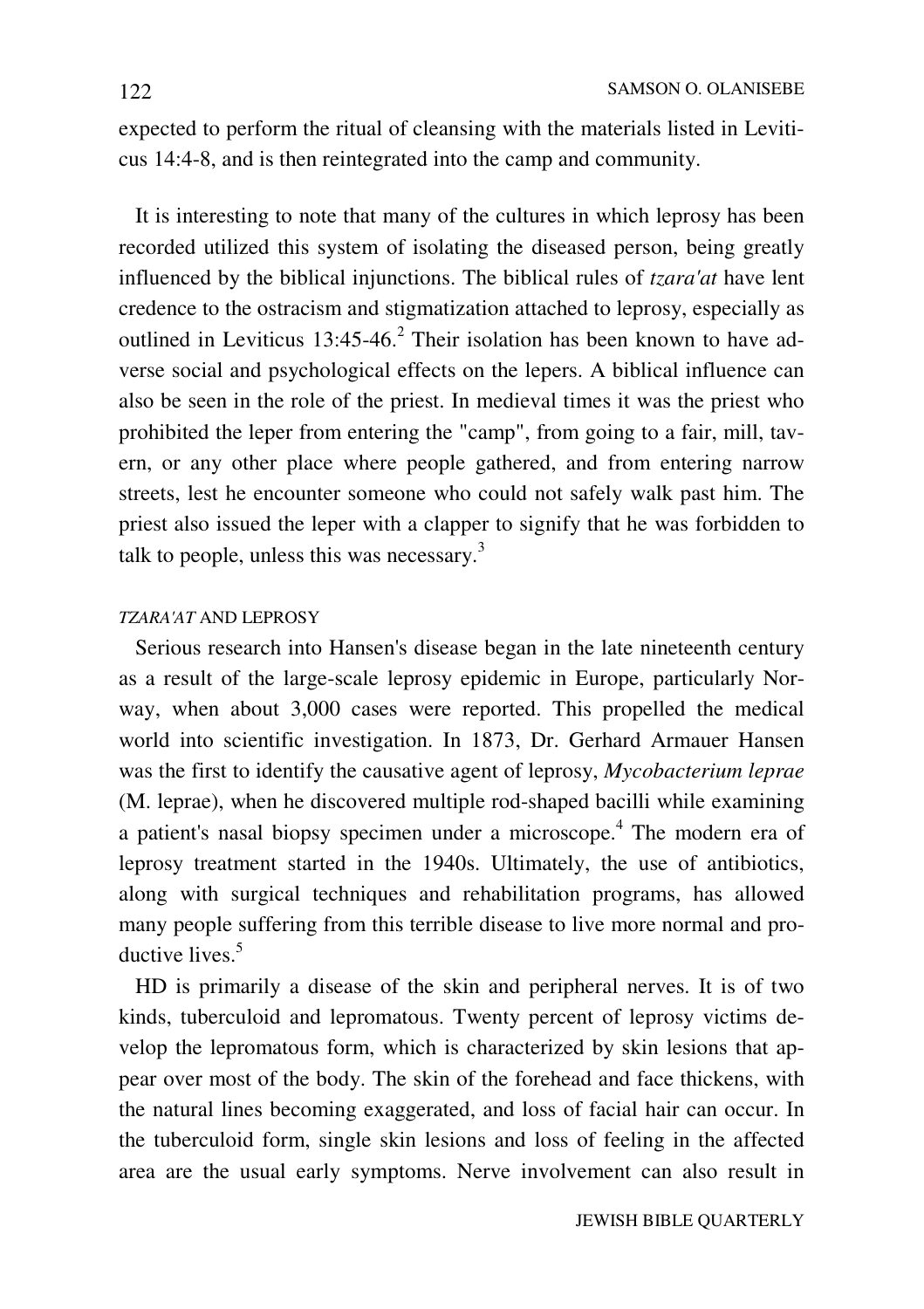damage to muscles and bones, and patients often inadvertently mutilate hands and feet because of the anaesthesia.<sup>6</sup> Though feared throughout much of history, leprosy is not a highly contagious disease, transmission of the infection actually requiring prolonged and close contact. The bacteria appear to spread from the skin and nasal mucosa of those suffering from leprosy, but the exact portal of entry is not known. Although there is no conclusive evidence, the respiratory tract seems to be the most likely means of contracting the disease. Skin, especially broken skin, is also a possible source of infection.<sup>7</sup>

 *Tzara'at*, as described in the Book of Leviticus, and HD are related only by the fact that the symptoms are reflected through the skin.<sup>8</sup> Apart from that, both the methods of diagnosis and the treatment are completely different. For example, in the Bible there is an absence of all allusion to the hideous facial deformity, the loss of feeling, and the rotting of some parts of the body with which HD is associated. Also, the long period involved in the diagnosis of *tzara'at* by a priest is not known in HD. Given these significant discrepancies, it is clear that *tzara'at* is not the same as HD. While the Hebrew word *tzara'at* has been traditionally translated as "leprosy", the symptoms more closely resemble a number of "repulsive scaly skin diseases", particularly psoriasis.<sup>9</sup> Etymologically, biblical *tzara'at* has been associated with "smiting", based on comparison with other Semitic languages, and it probably originated in a neutral medical term for the affliction of a skin disease like *daleket* (inflammation) or *karahat* (baldness). The Bible mentions various skin conditions alongside *tzara'at* (Lev. 13:18-23, 40-44). Scholars trace the identification of *tzara'at* with leprosy to around 250 BCE, when the Hebrew Bible was translated into Greek, the Septuagint rendering צרעת as λέπρα  $(lepra)$ , a generic term for skin disease.<sup>10</sup>

 There are many significant distinctions between *tzara'at* and HD. For instance, *tzara'at* can undergo complete healing without the administration of drugs, whereas, apart from isolated exceptions, HD is incurable and can only be controlled by application of the required medicine. However, treatment renders it almost immediately noncontagious.<sup>11</sup> Whereas the cause of HD has been traced to bacterial infection, rabbinic lore traced the cause of leprosy to various transgressions, ranging from murder to slander and from arrogance to cohabiting with a menstruating woman.<sup>12</sup>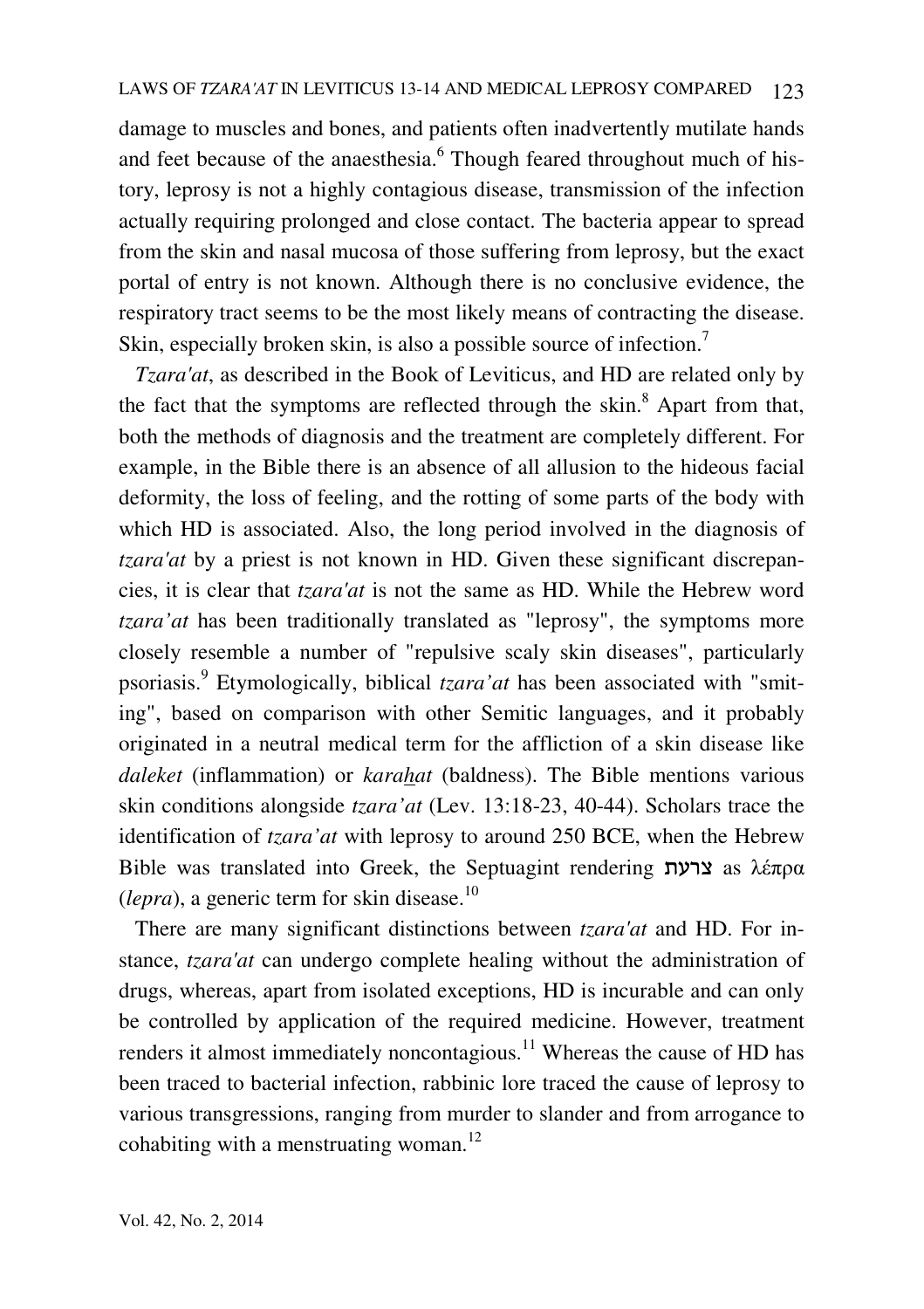Another major area of divergence between *tzara'at* and HD is in the ritual of separation. While it may be seen as some type of quarantine in keeping with medical hygiene, the biblical rules regarding separation all have religious connotations. For example, while the afflicted person remained outside the camp, he was required to have his outer garment rent and to cover his face with his mantle, betokening deep grief, as if he were lamenting his own virtual death. The laws of *tzara'at* in Leviticus 13 and 14 show that is not the same as HD, but should be understood in a religious context as representing spiritual corruption or pollution.

 The medieval Jewish Sages were careful to note that the biblical *tzara'at* was not related to medical leprosy (see, for example, Sforno on Lev. 13:2) and that, in any case, the biblical regulation of *tzara'at* could no longer be carried out in practice. Since the *kohanim* were now unfamiliar with the various kinds of blemishes, they were no longer qualified to determine who was ritually impure. Thus, anyone afflicted with these skin conditions should not be separated from the community and should be treated like any other sick person.<sup>13</sup> Those scholars understood that *tzara'at* and HD were not connected.

 In examining the structure of Leviticus, J. H. Walton teaches that the contents of the book are designed to facilitate equilibrium between God and man in the sacred space. He maintains that God has created a system whereby man and God attain equilibrium through certain rules. Any attempt on man's part to violate the rules leads to chaos in the equilibrium, bringing about the exclusion of the offender from participating in communal rites. For order to be restored and the equilibrium to be regained, the offender must appease God through rituals. Frank Gorman indicates that ritual is a vehicle which upholds creation by maintaining equilibrium and that for ritual to achieve its end, it must be performed at specified times and places and by people of a specified status. Walton is of the opinion that these ritual categories can also be used with reference to a larger issue – maintaining divine equilibrium.<sup>14</sup>

 The three categories of sacred space, time, and status can be applied to the law of *tzara'at* in Leviticus 13 and 14. For instance, the rules being prescribed here are for the children of Israel only, and it is therefore an affected Israelite who must be taken out of the camp (sacred space), where the Ark of the Covenant symbolizing God's presence resides. At the diagnosis stage, the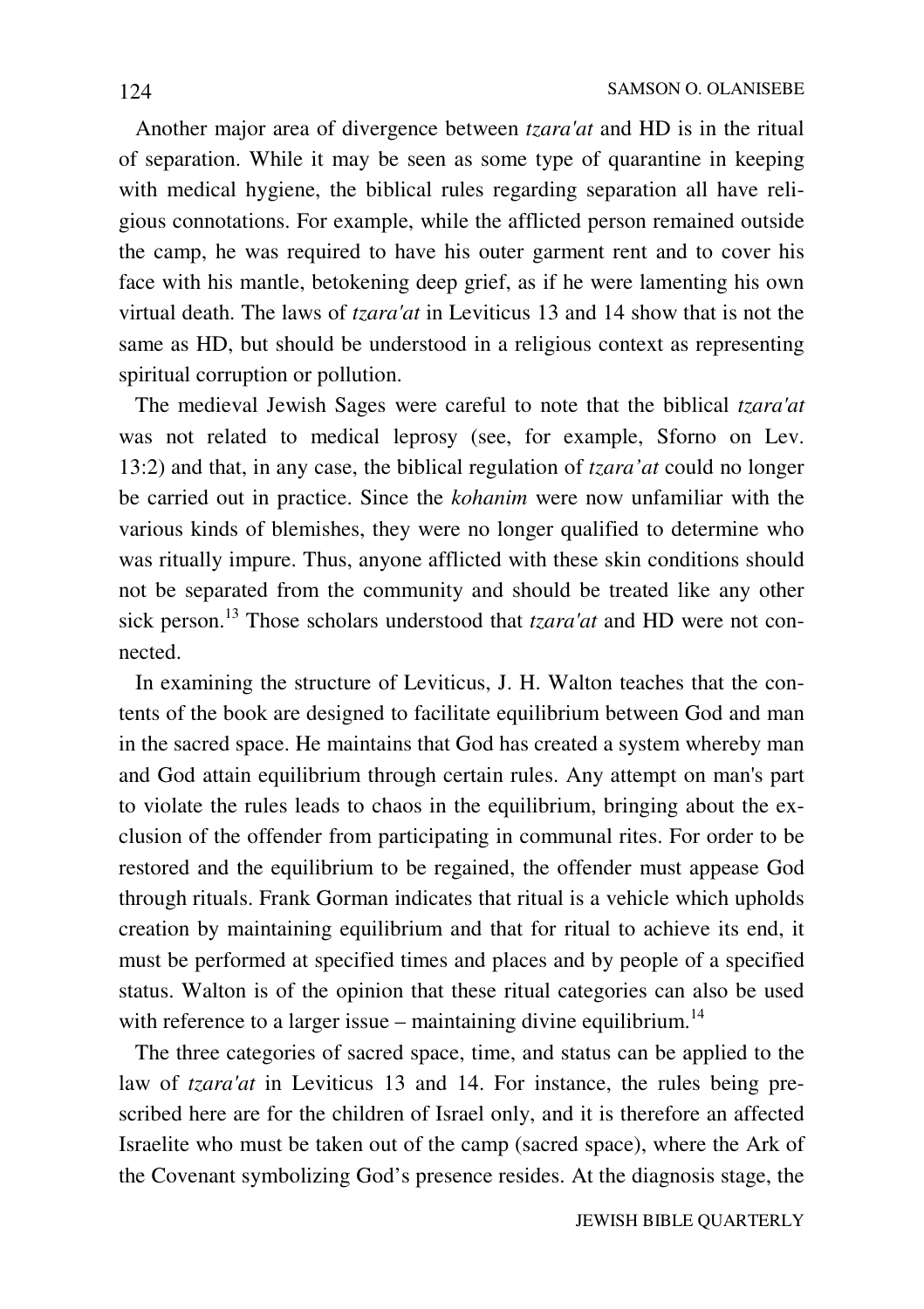period of examination and reexamination is specified: seven days apiece (sacred time). If this stipulation is violated, the diagnosis will be null and void. Even after his cleansing, the afflicted person must stay away from his home for seven days. He is allowed to enter his house on the eighth day. Lastly, the diagnosis, separation, and readmittance to the camp, with the attendant offerings, must be conducted by the priest (status).<sup>15</sup> This clearly shows that the biblical *tzara'at* is a ritual concern rather than a medical one.

### LEPROSY AND MODERN CONTAGIOUS DISEASES

 Victims of HD have had to endure severe social stigma from their families, communities, and even health professionals, to such an overwhelming extent in fact that leprosy has been known as "death before death" since ancient times.<sup>16</sup> Scholars have related some of the dreadful experiences of these people, even in developed countries. For example, it was reported that some HD sufferers in the United States were banished by their families when diagnosed; and many were never again visited by their relatives after they entered the famed leper's home in Carville, Louisiana. New patients at Carville not only met with stigmatization, they were also likely to lose most of their former identity, including their names. While being admitted to Carville, patients were encouraged to hide their true identities and their real names were frequently unknown to the staff. No identification papers were necessary at Carville and even the name of their home town was kept secret, to avoid embarrassing their family.<sup>17</sup>

 Historians enumerate some of the persecution endured by lepers, including reports of a man in the U.S. being left to die of starvation in a cattle truck; the shooting of 80 victims of leprosy in China (1937), after which they were thrown into a lime pit; and the beating to death of ten patients in a leper's house by a mob in Korea  $(1957)$ .<sup>18</sup> Segregated for the public good, they were not allowed to move freely in the street and were not able to prosecute at law, to inherit land, or to transmit land rights that they might otherwise have gained by inheritance. They were effectively stripped of their citizenship.<sup>19</sup>

 Although HD is now on the wane, as a result of the drugs being used to control its effects on man, leprosy has become a metaphor for other dreadful and contagious diseases such as HIV/AIDS, for which there is no known cure and which can only be managed. Leprosy and HIV/AIDS resemble each oth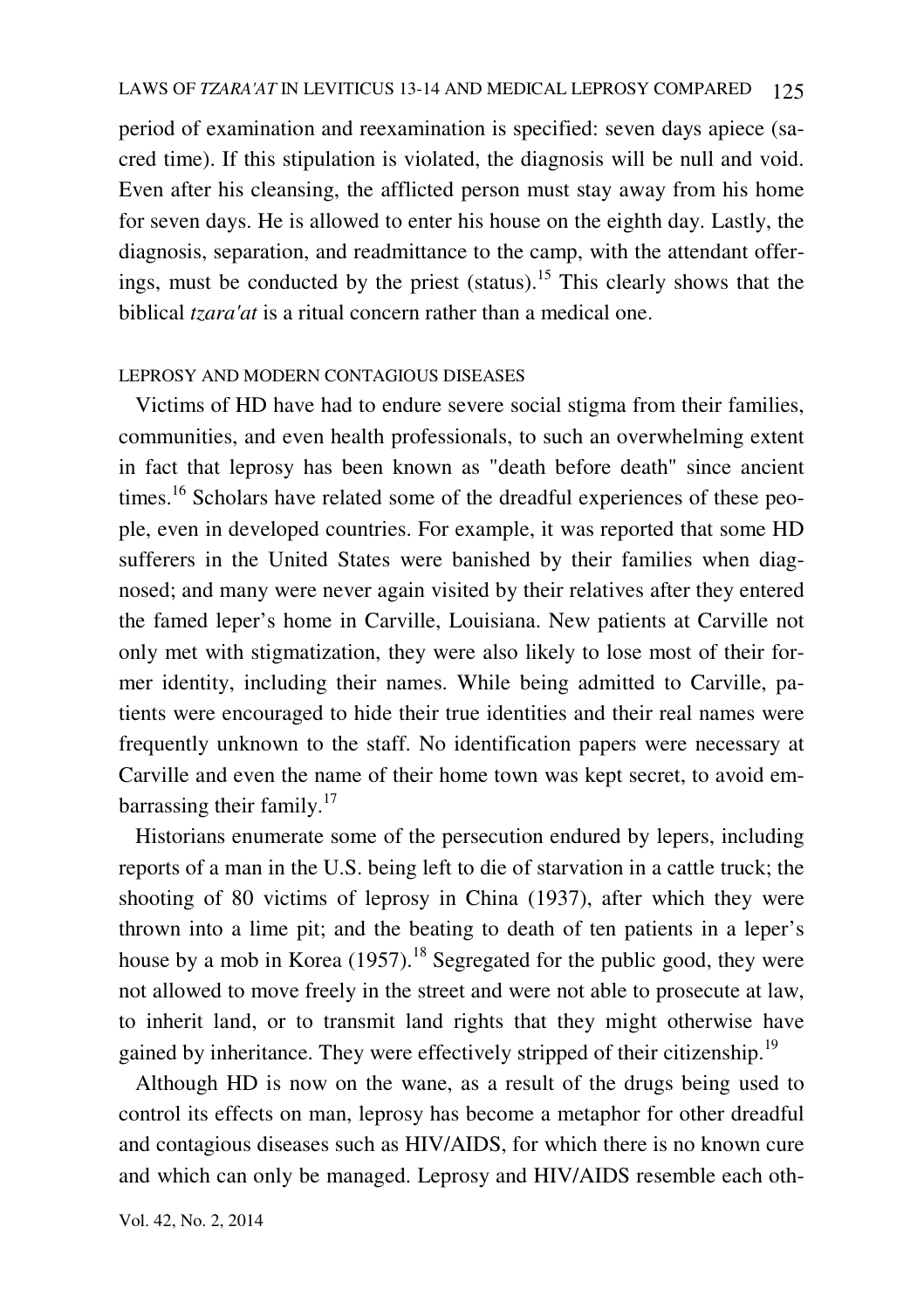er, particularly as far as the victims' social stigmatization is concerned. Today, as in the pre-drug treatment era (when leprosy was called "death before death"), merely mentioning the fact that someone is a carrier of AIDS can send a paralyzing sensation through the hearer's body, irrespective of his or her level of education. Fear of infection separates the sufferer from the rest of society. The cultural and religious barriers that isolate the victims of contagious diseases, such as leprosy, tuberculosis, and HIV/AIDS, must be removed if those infected are to be treated with loving care.

 In Africa, there will always be one disease or another that must be combated. A change is needed in the attitude of people in Africa, especially in the way they relate to those suffering from contagious diseases. We noted before that HD itself is not as contagious as people once believed, which led to an unwarranted shunning of the sufferers. Other present-day diseases are in fact more contagious, but with the proper precautions (which are often simple and unobtrusive) there is generally no need to isolate the victims of disease. When someone is afflicted with a contagious disease, he or she must not simply be abandoned for fear of infection. That is precisely the time when we should display our empathy and concern.

#### **NOTES**

1. For a critical reading of these chapters, see M. Jastrow, "The So-Called 'Leprosy' Laws: An Analysis of Leviticus, Chapters 13 and 14," *Jewish Quarterly Review* (1913-14) pp. 357-418.

2. G. Lewis, "A Lesson from Leviticus: Leprosy," *New Series*, 22:4 (1987) pp. 593-595.

3. R. J. Zlogar, "Body Politics in 'Bartleby': Leprosy, Healing, and Christ-ness in Melville's Story of Wall Street," *Nineteenth-Century Literature*, 53:4 (1999) pp. 507-510.

4. B. H. Bennett, D. L. Parker, and M. Robson, "Leprosy: Steps along the Journey of Eradication," *Public Health Reports*, p. 200.

5. P. Eichman, "The History, Biology and Medical Aspects of Leprosy," *The American Biology Teacher*, 61:7 (1999) p. 495; Bennett, Parker, and Robson, p. 200.

6. T. H. Maugh, "Leprosy Vaccine Trial to Begin Soon," *Science,* New Series, 215: 4536 (1982) p. 1083.

7. Eichman, p. 494.

8. Baruch Levine, *The JPS Torah Commentary – Leviticus* (Philadelphia: Jewish Publication Society, 1989) p. 75.

9. J. F. A. Sawyer, "A Note on the Etymology of Sara'at," *Vetus Testamentum*, 26:2 (1976) p. 241.

10. M. L. Lloyd Davies and T. A. Lloyd Davies, "Tzara'at: A Comedy of Errors," *Journal of the Royal Society of Medicine*, 82 (1989) p. 622.